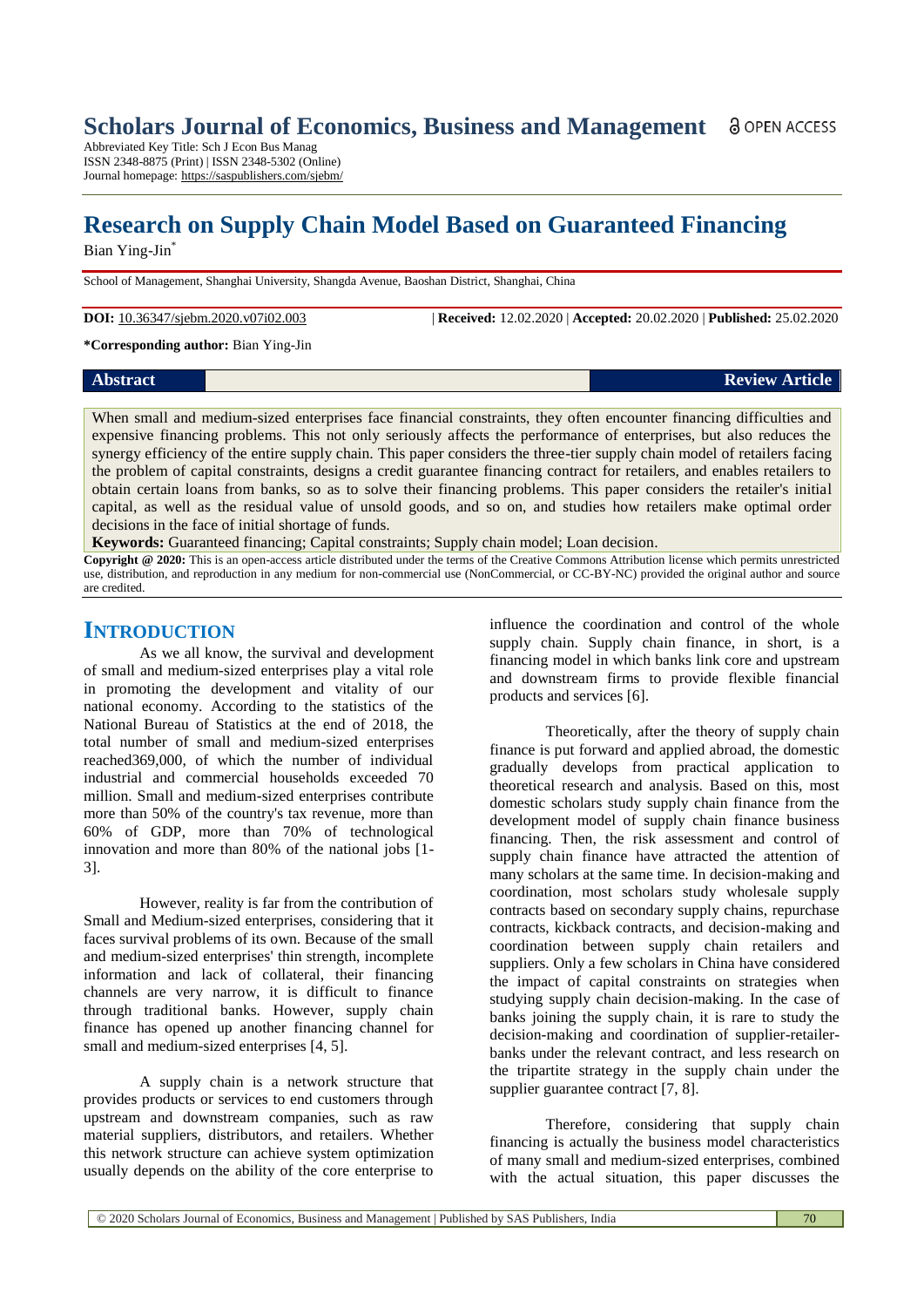situation of retailers ordering suppliers as the core enterprises upstream in the supply chain. In the model of single supplier, single retailer, and bank, the core enterprise provides the retailer with conditional financing guarantee and discusses the financing decision of the supplier's credit guarantee when the retailer is faced with the financial constraint [9-11].

# **SUPPLY CHAIN MODEL BASED ON GUARANTEED FINANCING**

# **Description of the problem and basic assumptions**

Common supply chains contain a supplier and a retailer and a financial institution, which generally refers to a bank. Retailers face the problem of seeking the best order. Suppliers, as core businesses, provide guarantees to retailers [12].

Before the start of the sales season, the retailer has a financial constraint, its own capital is  $L$ , the retailer orders at wholesale prices, orders unit goods,

and sells goods at unit prices,  $p > w$ .

Suppliers, as core businesses, need to guarantee the retailer's borrowing to the bank. The wholesale price offered by the supplier is  $W$ , the production cost is  $\mathcal{C}$ , and the retailer cannot fully sell all orders after the recovered residual value is  $\mathcal V$ , exists  $w \geq c \geq v$ . The supplier provides the retailer with a guarantee of the loan, the ratio of which is *λ*(0<*λ*<1).

For banks, borrowing rates are key to their revenues. Assuming that the risk-free interest rate of a bank is  $r_f$ , the risk-free rate is based on the base rate of deposit, and the loan interest rate  $r$  in practice is higher than the risk-free rate. That is,  $r > r_f$ . Since banks' lending decisions are often relevant to the overall market environment, in this article banks do not participate in the supplier-retailer game.

The demand of the market is changed randomly according to the market environment, and the market demand is  $D$ , which obeys the negative index distribution. The distribution function  $F(\cdot)$  is continuous, and the probability density function meets  $f(\cdot) > 0$ , which is the case.

And we make the assumption that all participants will not have ethical issues throughout the operation of the supply chain, so the ethical risk is 0. Logistics and other participation in all aspects, does not affect the transportation and warehousing of products, the supply chain for retailers to fully understand the business, with the feasibility of supply chain financing guarantee.



**Fig-1: Supply Chain Credit Guarantee Model Figure**

# **Symbol Description**

| Table-1: Mathematical symbols in the model |                                                                                          |                                                           |  |  |  |  |  |
|--------------------------------------------|------------------------------------------------------------------------------------------|-----------------------------------------------------------|--|--|--|--|--|
| <b>Symbol</b>                              | <b>Significance</b>                                                                      | Scope of application                                      |  |  |  |  |  |
| w                                          | Wholesale price of a single item                                                         | $w \geq c$                                                |  |  |  |  |  |
| p                                          | Single sale price                                                                        | $p \geq w$                                                |  |  |  |  |  |
| C                                          | Cost of a single item                                                                    | $c \geq v$                                                |  |  |  |  |  |
| ν                                          | Single-item recovery residual value                                                      | v > 0                                                     |  |  |  |  |  |
| Q                                          | Orders                                                                                   |                                                           |  |  |  |  |  |
| D                                          | Market demand                                                                            | Obedience to negative exponential distribution $F(\cdot)$ |  |  |  |  |  |
| L                                          | Retailers own their own money                                                            |                                                           |  |  |  |  |  |
| λ                                          | Supplier guarantee ratio                                                                 | $0 < \lambda < 1$                                         |  |  |  |  |  |
| r                                          | Bank loan rates                                                                          | $r > r_f$                                                 |  |  |  |  |  |
| $r_{\scriptscriptstyle\! F}$               | <b>Bank Security Rate</b>                                                                | Based on deposit rate                                     |  |  |  |  |  |
|                                            | ders Journal of Feanamias, Duciness and Menagement   Dublished by CAS Dublishers, India. |                                                           |  |  |  |  |  |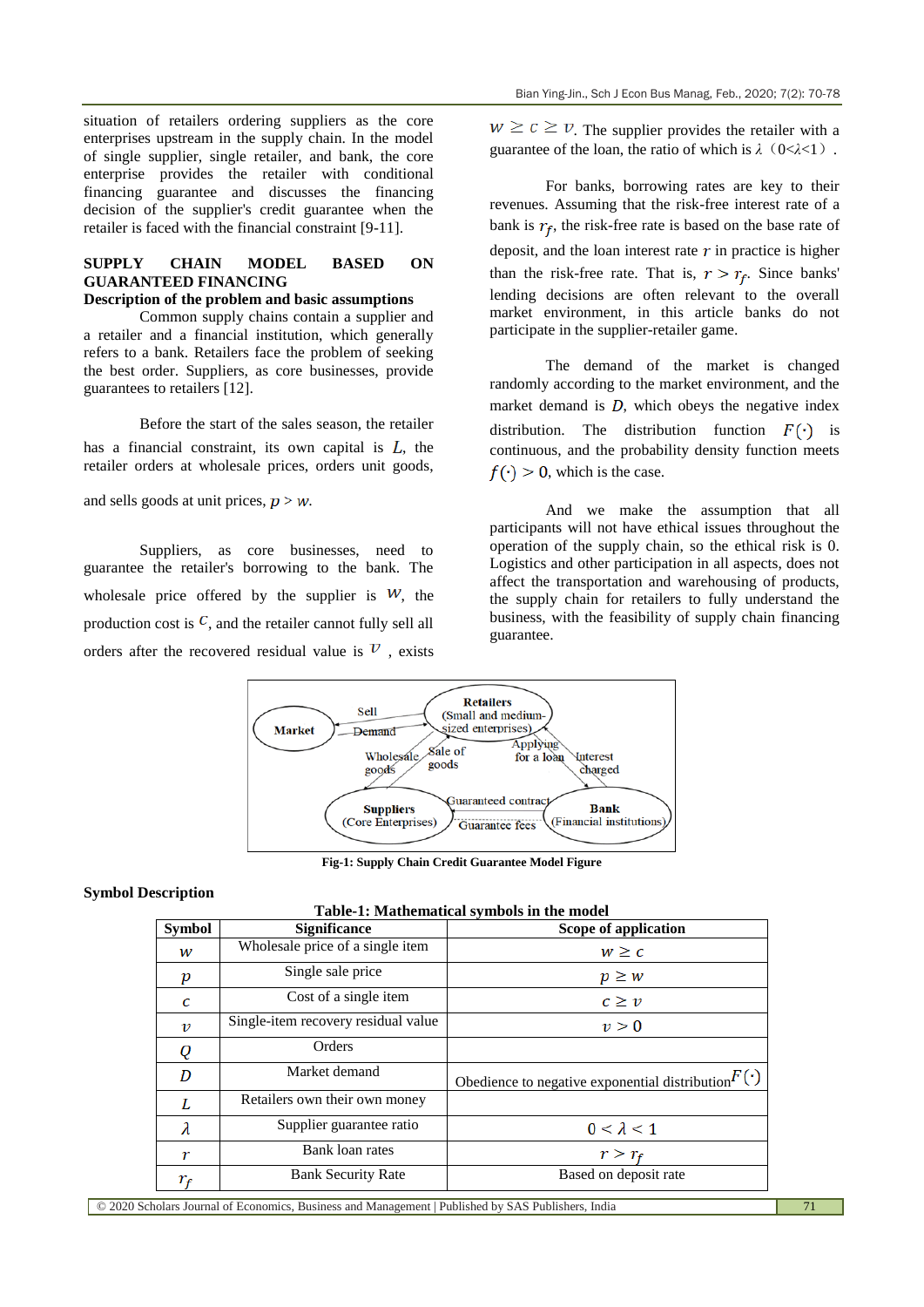# **SUPPLY CHAIN DECISIONS**

At the beginning of the sale, the retailer orders a piece of  $Q$  item from the supplier and orders it according to the needs of the market. The wholesale price of goods is  $W$ . Retailers determine the need for a bank loan based on their own capital  $\overline{L}$  and wholesale prices  $W$ .

For retailers, the volume of goods ordered is the key to determining their earnings, but due to the limitations of their own funds, they cannot determine a sufficient amount of goods as they wish, so there are two scenarios in which they borrow from banks.

#### **Retailer Financing Decision**

When wQ  $\leq$ L is met, that is, when Q $\leq$ L/w is satisfied:

At this point, the retailer's own funds are sufficient to pay for the required order and do not need to be loaned to the bank. Therefore, the bank's earnings are not taken into account, or can be understood as zero.

 $(1)$ 

Assuming that the retailer's revenue is 
$$
g(Q)
$$
, then:  
 $g(Q) = p \cdot E[\min(Q, D)] + v \cdot \{Q - E[\min(Q, D)]\}$ 

Where  $E[\min(Q, D)]$  is based on the mean of a small value between market demand D (random) and the retailer's order volume  $Q, \nu$  is the residual value of commodity recovery.

The retailer's profit is:

$$
\pi_r^1(Q) = g(Q) - wQ = p \cdot E[\min(Q, D)] + v \cdot \{Q - E[\min(Q, D)]\} - wQ \qquad (2)
$$

After finishing, you get:

$$
\pi_r^1(Q) = (p - v) \cdot E[\min(Q, D)] - (w - v)Q \tag{3}
$$

Where the market demand  $D$  is subject to negative exponential distribution:

$$
F(x) = 1 - e^{-\sigma x} \tag{4}
$$

 $F(x)$  is the distribution function of demand  $D$ ,  $f(x)$  is the probability density function:

$$
f(x) = F'(x) = e^{-\sigma x} \tag{5}
$$

And  $f(x) > 0$  is satisfied.

Second-order guidance is carried out on the retailer's profit function. Because a second derivative of  $\pi_r^1$  is less than zero, it is a convex function, so when the first derivative of  $\pi_r^1$  is equal to zero, it takes the maximum value of  $\pi_r^1$ .

So assuming that the first derivative of  $\pi^1$  is equal to zero, you can get:

Therefore,

$$
Q_1 = F^{-1}\left(\frac{p - w}{p - v}\right) \tag{6}
$$

$$
Q^*(\lambda, r) = Q_1 = F^{-1}(\frac{p-w}{p-v}) \max_{\text{is met, get}} \frac{max}{Q} \pi_r^1(Q)
$$

Therefore, when condition

### **Retailer Non-Financing Decision**

When  $WQ \ge L$  is met, that is, when  $Q \ge L/w$ is satisfied:

That is, when the retailer's own funds are insufficient to order the required quantity of goods, the

reforest needs to apply to the bank for a loan. Banks will determine the appropriate loan rates based on the retailer's own funds and the proportion guaranteed by the supplier, and the supplier will choose the appropriate guarantee ratio. The mathematical model for the specifics is as follows.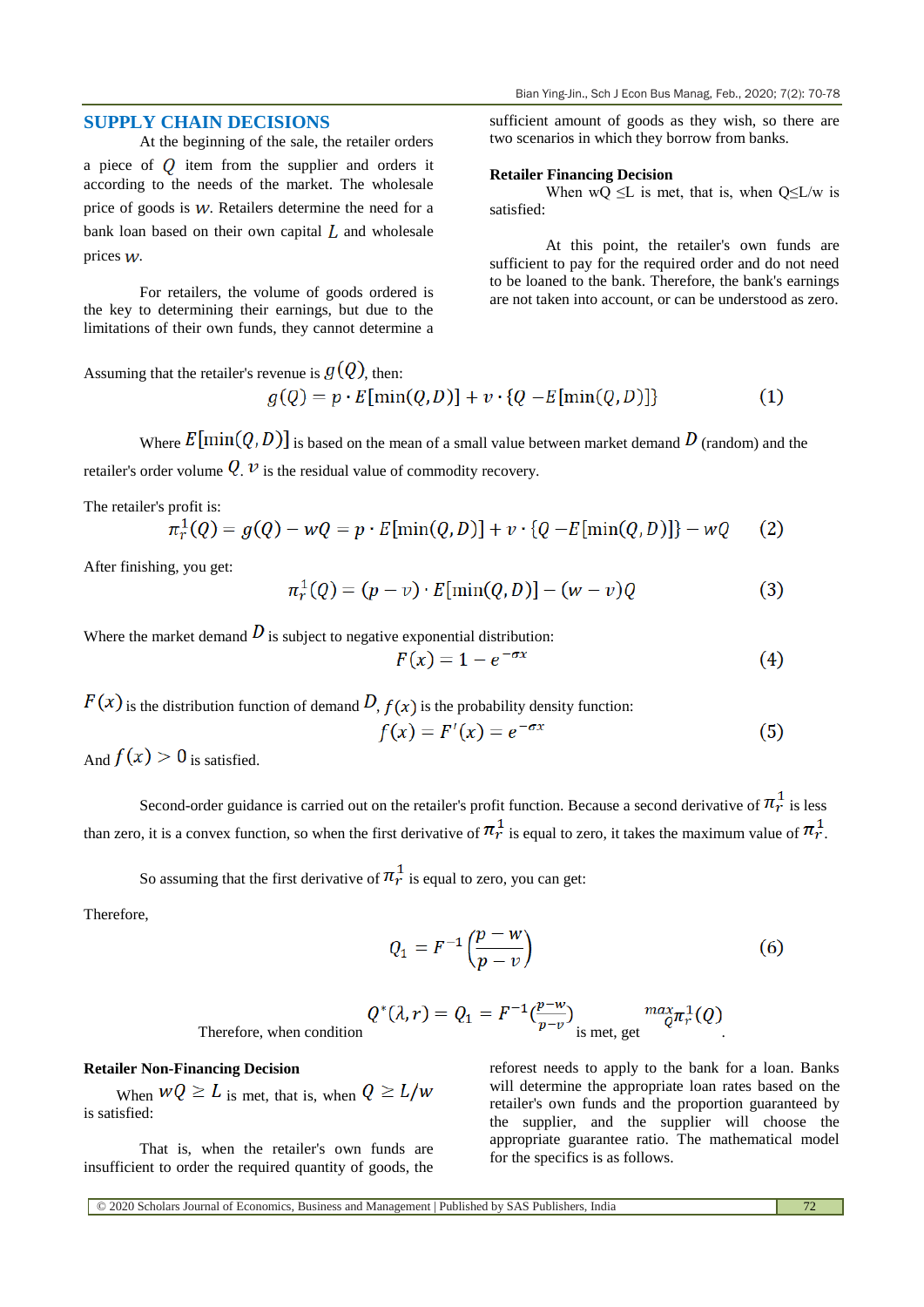The retailer's profit can be expressed as:

$$
\pi_r^2(Q) = g(Q) - wQ - r \cdot (wQ - L)
$$
 (7)

Where  $\boldsymbol{r}$  is the bank's loan rate.

After finishing:

$$
\pi_r^2(Q) = (p - v) \cdot \left[ \int_0^Q x f(x) dx + \int_Q^{+\infty} Qf(x) dx \right] - (w - v + rw)Q + rL \tag{8}
$$

Retailers are required to meet the following conditions due to the amount of credit provided by the bank:  $(1 - \lambda)wQ \leq L$  $(9)$ 

So,

$$
L_{\text{w}} \le Q \le \frac{L}{w} \cdot \frac{1}{1 - \lambda} \tag{10}
$$

First-order and second-order guidance on the retailer's profit function, sorted out:

$$
\frac{d\pi_r^2}{dQ} = (p - v) \cdot [1 - F(Q)] - (w - v + rw)
$$
\n(11)

$$
\frac{d^2\pi_r^2}{dQ^2} = -(p-v)\cdot f(Q) < 0\tag{12}
$$

Because the second-order derivative of  $\pi^2$  is less than zero, it is a convex function. So when the first derivative of  $\pi_r^2$  is equal to zero, the maximum value of  $\pi_r^2$  is taken.

Therefore,

$$
\frac{d\pi_r^2}{dQ} = 0\tag{13}
$$

You can get,

$$
F(Q) = \frac{p - w - rw}{p - v} \tag{14}
$$

That is:

$$
Q_2 = F^{-1}\left(\frac{p - w - rw}{p - v}\right) \tag{15}
$$

$$
Q^*(\lambda, r) = Q_2 = F^{-1}(\frac{p-w-rw}{p-v}) \max_{\text{is met, get}} \frac{max_{\mathcal{C}} \pi_r^2(Q)}{p}
$$

Therefore, when condition

# **Supplier Decisions**

After the best  $Q^*$  value is known, the supplier's profit is solved:

When  $Q^*(\lambda, r) \le L/_{W}$ , that is, when the retailer makes a financing decision, the vendor's profit function is:<br> $\pi_s^1 = (w - c) \cdot Q_1$  (16)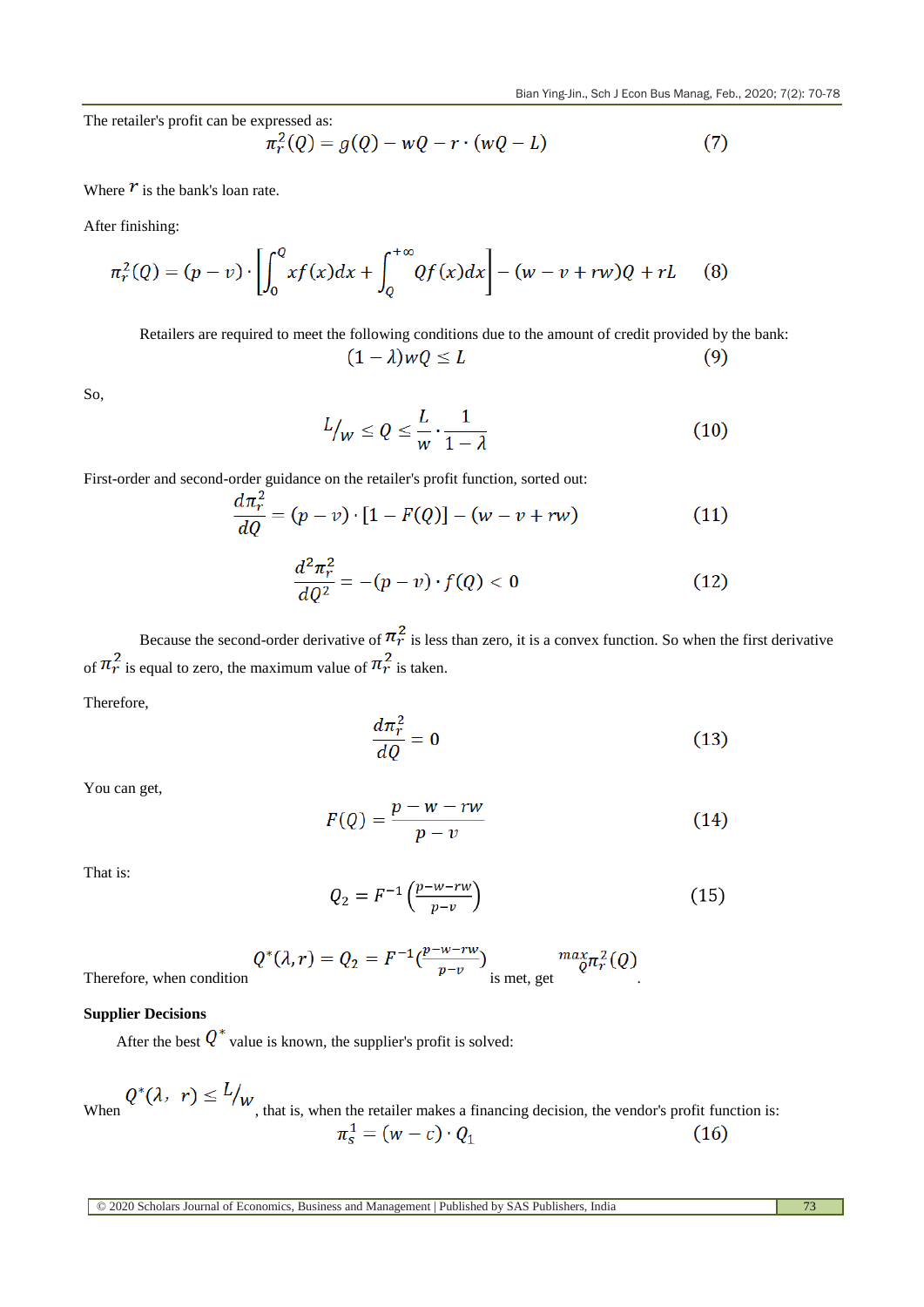That is:

$$
\pi_s^1 = (w - c) \cdot F^{-1}\left(\frac{p - w}{p - v}\right) \tag{17}
$$

When  $Q^*(\lambda, r) > L/w$ , i.e. the retailer makes anon-financing decision, the vendor's profit function is:  $\sim$   $\sim$   $\sim$   $\sim$   $\sim$  $\sigma$  and

$$
\pi_s^2(\lambda) = (w - c) \cdot Q^*(\lambda, r)
$$
  
+{ $g[Q^*(\lambda, r)] - wQ^*(\lambda, r) - r(wQ^*(\lambda, r) - L) + L]$ <sup>-</sup> (18)

Suppose this is the case:

$$
A = g\big[Q^*(\lambda, r)\big] - wQ^*(\lambda, r) - r\big(wQ^*(\lambda, r) - L\big) + L \tag{19}
$$

Here:  $\vec{A}$  Take a negative value, i.e. when the retailer's income is able to pay the purchase point and loan interest, the supplier is not required to bear the

guarantee fee, and if the retailer's income is less than the sum of the purchase price and interest, the supplier is required to pay some or all of the guarantee fee, i.e.:

$$
\begin{cases}\nA > 0, \\
A < 0,\n\end{cases}\n\qquad\n\begin{cases}\nA = 0 \\
A = A\n\end{cases}\n\tag{20}
$$

Therefore, combined with the above calculation, you can get the supplier's profit function as follows:

$$
\pi_s^2(\lambda) = \begin{cases} (w-c) \cdot Q^*(\lambda, r), & A > 0 \\ (w-c) \cdot Q^*(\lambda, r) + A, & A < 0 \end{cases}
$$
(21)

This section mainly describes the ordering decision in the supply chain under the constraint of funds. Based on the traditional Newsvendor Model, the relevant variables such as retailers, suppliers and banks are modeled and analyzed. A model of whether a retailer borrows from a financial institution, solves its optimal order  $Q^*$ , and establishes a supplier's revenue model, discusses the situation of the supplier's earnings in the two modes of the retailer.

# **NUMERICAL STUDY**

As can be seen from the previous section, the retailer's earnings are affected by the amount ordered, so choosing the optimal order volume  $Q^*$  is the key to determining revenue. Therefore, according to the

mathematical model in the previous section, set the basic parameters in the study. Assuming that the market  
retail price is 
$$
p = 15
$$
, the wholesale price of goods is  
 $w = 10$ , production cost  $c = 8$ , residual value is  
 $v = 7$ , the retailer's initial own capital is  $L = 50$ , the  
market demand D obeys the negative index distribution,  
its mean is  $E(D) = \frac{1}{\sigma}$ . Suppose  $\frac{1}{\sigma} = 7$ , the bank's  
secure loan interest rate is  $r_f = 0.03$ , the bank's loan  
rate  $r = 8\%$ , and the decision variable order amount Q  
and supplier guarantee ratio  $\lambda$ .

# **Hypothesis 1, the price of the goods sold by the retailer:**  $p\epsilon$ [10,20]

Solve the impact of supplier revenue on retailers, within a reasonable pricing range. The results are shown in the table below:

 $(22)$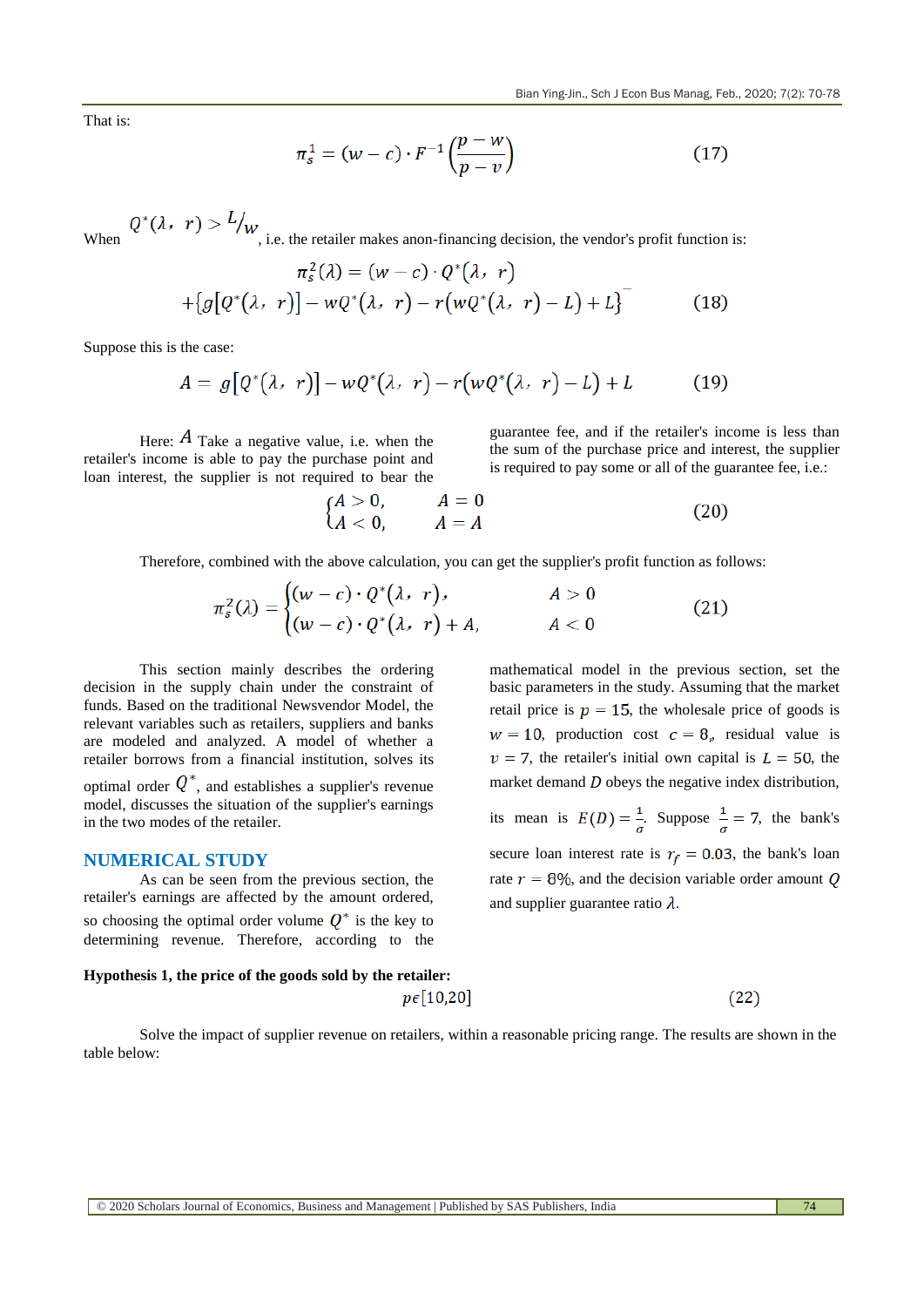|  |  |  |  |  | Bian Ying-Jin., Sch J Econ Bus Manag, Feb., 2020; 7(2): 70-78 |  |  |  |  |
|--|--|--|--|--|---------------------------------------------------------------|--|--|--|--|
|--|--|--|--|--|---------------------------------------------------------------|--|--|--|--|

| р  | Table-2: Retailer's Optimal Guarantee Ratio and Optimal Order at Different Retail Prices<br>$\lambda$ |      | $\pi_r$ | $\pi_{\rm s}$ |
|----|-------------------------------------------------------------------------------------------------------|------|---------|---------------|
| 10 |                                                                                                       | 0.00 | 0.00    | 0.00          |
| 11 |                                                                                                       | 2.01 | 0.96    | 4.03          |
| 12 |                                                                                                       | 3.58 | 3.27    | 7.15          |
| 13 |                                                                                                       | 4.85 | 6.44    | 9.70          |
| 14 |                                                                                                       | 5.00 | 10.01   | 10.00         |
| 15 | $5\%$                                                                                                 | 5.21 | 13.60   | 10.42         |
| 16 | 17%                                                                                                   | 6.02 | 17.46   | 12.05         |
| 17 | 26%                                                                                                   | 6.76 | 21.66   | 13.51         |
| 18 | 33%                                                                                                   | 7.44 | 26.13   | 14.88         |
| 19 | 37%                                                                                                   | 7.94 | 30.81   | 15.87         |
| 20 | 42%                                                                                                   | 8.61 | 35.68   | 17.22         |

Replace the data in the table and solve the retailer's earnings  $\pi_1^r$  and  $\pi_2^s$ . The results are shown in the following figure:



**Fig-2: Retailer and supplier earnings at different retail prices**

According to the chart, it can be seen that both retailer and supplier revenue increases as the retail price  $p$  increases. For retailers, the retail price  $p$  is closely linearly positively correlated with it, and the supplier's earnings are positively correlated with the retail price, but the trend is more moderate than the retailer. This is

### **Hypothesis 2, wholesale price of supplier:**

because the retailer's earnings are directly related to the retail price. As retail prices rise, retailers gain more revenue, which in turn encourages retailers to increase their volume, which in turn increases supplier's earnings.

 $(23)$ 

|                           | Solution Within a reasonable range, wholesale prices affect the profits of retailers and suppliers. The results are |  |  |  |  |  |
|---------------------------|---------------------------------------------------------------------------------------------------------------------|--|--|--|--|--|
| shown in the table below: |                                                                                                                     |  |  |  |  |  |

 $w \in [8, 15]$ 

| Table-3: Optimal Guarantee Ratios and Optimal Order ingress selling for retailers at different wholesale prices |  |  |
|-----------------------------------------------------------------------------------------------------------------|--|--|
|                                                                                                                 |  |  |

| w  |       |      | $\pi_r$ |       |
|----|-------|------|---------|-------|
|    | $- -$ | 6.25 | 26.82   | 0.00  |
|    | 27%   | 7.55 | 20.42   | 7.55  |
| 10 | 5%    | 5.21 | 13.60   | 10.42 |
| 11 | $- -$ | 4.55 | 8.56    | 13.65 |
| 12 | $- -$ | 3.29 | 4.55    | 13.16 |
| 13 | $- -$ | 2.01 | 1.92    | 10.05 |
| 14 | --    | 0.93 | 0.45    | 5.58  |
| 15 | $- -$ | 0.00 | 0.00    | 0.00  |

Replace the data in the table and solve the retailer's earnings  $\pi_i^r$  and  $\pi_5^s$ . The results are shown in the following

# figure: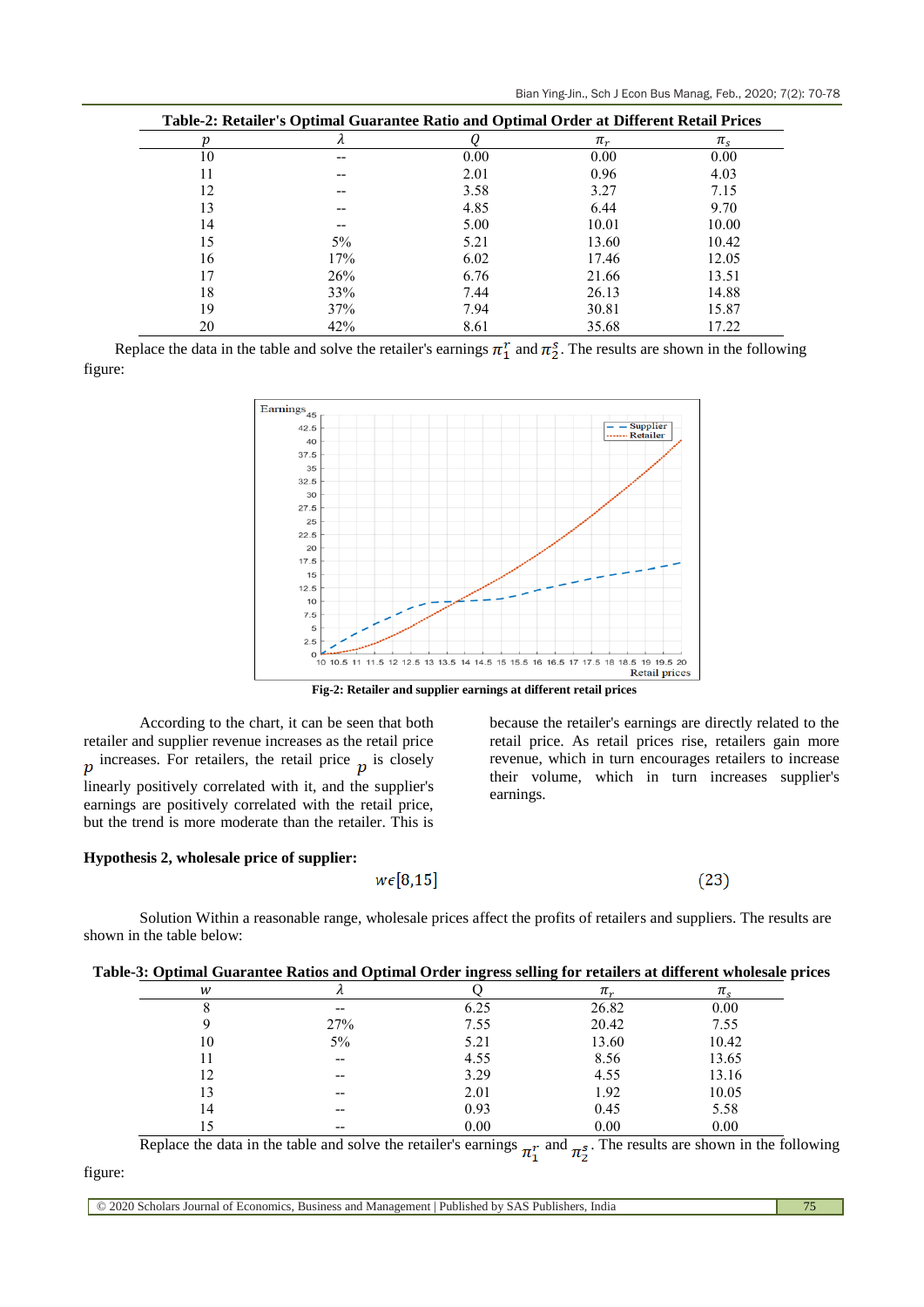

**Fig-3: Retailer and supplier earnings at different wholesale prices**

It can be seen that the effect of wholesale prices  $\mu$ , on retailers' earnings is broadly the opposite of the effect of retail prices  $p$ . For suppliers, the higher the wholesale price at  $w < 11$ , the higher the supplier's revenue, and when wholesale prices increase to a certain extent, the retailer reduces the amount of ordering, resulting in a decline in supplier revenue. Therefore, it is very important for suppliers to set a reasonable wholesale price, and it will be counterproductive not to increase the wholesale price.

 $(24)$ 

## **Hypothesis 3, the residual value of the unit of goods:**

 $v \in [4,8]$ 

The solution is within a reasonable range of residual value of the goods, and the impact on the retailer and supplier revenue is shown in the following table:

|                           |           | .    |         |               |
|---------------------------|-----------|------|---------|---------------|
| $\boldsymbol{\mathit{v}}$ | $\lambda$ |      | $\pi_r$ | $\pi_{\rm s}$ |
|                           | $- -$     | 4.24 | 9.54    | 8.49          |
| 4.5                       | $- -$     | 4.53 | 10.10   | 9.05          |
|                           | $- -$     | 4.85 | 10.74   | 9.70          |
| 5.5                       | $- -$     | 5.00 | 11.45   | 10.00         |
| 6                         | $- -$     | 5.00 | 12.16   | 10.00         |
| 6.5                       | $- -$     | 5.00 | 12.87   | 10.00         |
|                           | 5%        | 5.21 | 13.60   | 10.42         |
| 7.5                       | 13%       | 5.75 | 14.44   | 11.49         |
| 8                         | 23%       | 6.41 | 15.44   | 12.82         |

**Table-4: Optimal Guarantee Ratio and Optimal Order ingress for Retailers at Different Commodity Residual Values**

Replace the data in the table and solve the retailer's earnings  $\pi_1^r$  and  $\pi_2^s$ . The results are shown in the following figure: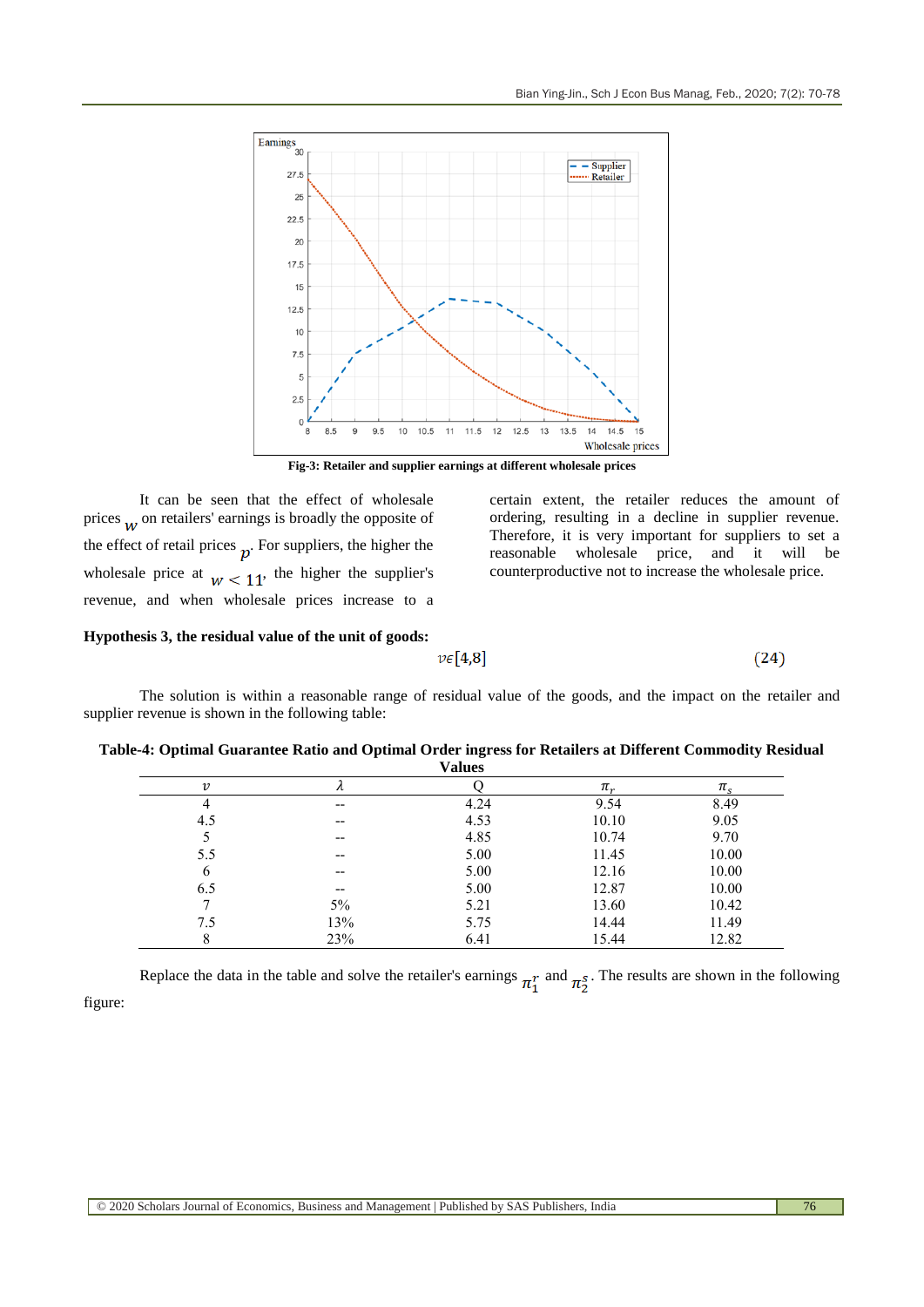

**Fig-4: Retailer and supplier earnings at different commodity residuals**

For a retailer, the higher the residual value, the greater the benefit, so the increase in residual value will cause the retailer to increase the order volume and therefore the supplier's revenue increase.

# **Hypothesis 4: Bank Loan Rate:**

$$
r = [0.05, 0.2] \tag{25}
$$

Solve the impact of supplier  $r$  earnings on retailers within a reasonable bank payment rate, as shown in the following table:

|       |       | Table-5: Optimal Guarantee Ratios and Optimal Ordering S/ Retailers at Different Bank Rates |       |         |
|-------|-------|---------------------------------------------------------------------------------------------|-------|---------|
|       |       |                                                                                             | $\pi$ | $\pi$ . |
| 0.050 | 14%   | 5.79                                                                                        | 13.75 | 11.58   |
| 0.055 | 13%   | 5.69                                                                                        | 13.71 | 11.38   |
| 0.060 | 11%   | 5.59                                                                                        | 13.68 | 11.18   |
| 0.065 | 9%    | 5.49                                                                                        | 13.65 | 10.98   |
| 0.070 | 8%    | 5.40                                                                                        | 13.63 | 10.80   |
| 0.075 | 6%    | 5.30                                                                                        | 13.61 | 10.60   |
| 0.080 | $5\%$ | 5.21                                                                                        | 13.60 | 10.42   |
| 0.085 | --    | 5.00                                                                                        | 13.59 | 10.00   |
| 0.090 |       | 5.00                                                                                        | 13.59 | 10.00   |